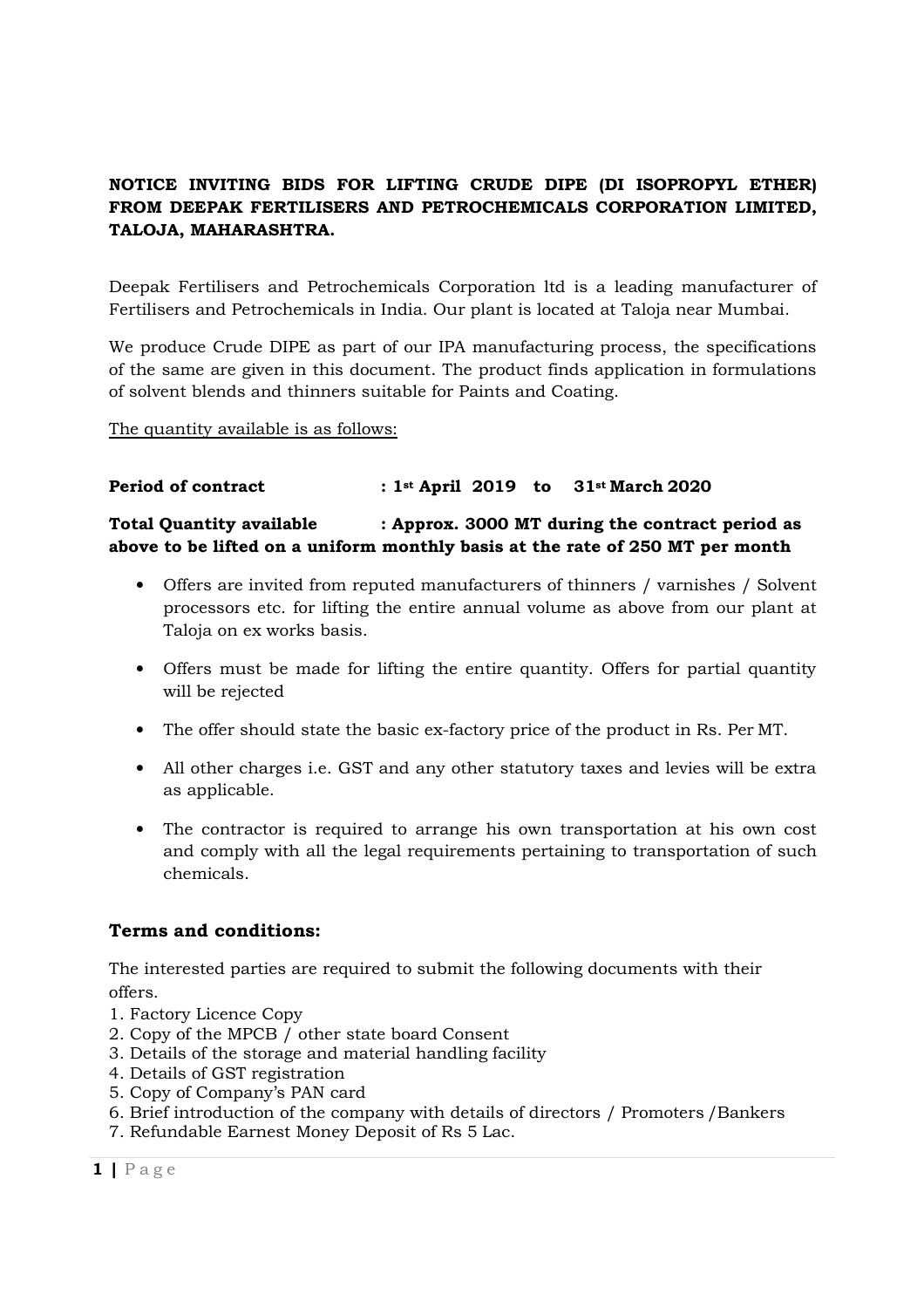The contract will be awarded to the highest bidder subject to the vendor fulfilling all the technical norms as laid out in this document.

The contractor will have to deposit as security, an amount equivalent to one month of the total product value including applicable GST.

The security deposit will be refunded to the contractor after a period of 18 months from the date of receipt of the security deposit provided there is no outstanding payment / claims of any nature.

### Payment terms: In advance

**Take or Pay clause:** On or before the  $3^{rd}$  working day of every month, DFPCL will inform the quantity required to be lifted by the contractor during the month in writing. In case the contractor fails to lift the entire volume, an amount equivalent to the unlifted quantity will be debited to the contractor's account and will have to be settled immediately.

### Other conditions:

- 1. The contractor / his agents/ transporters / drivers will be required to follow the safely regulations as stipulated by our plant
- 2. The contractor must give an undertaking that the product will be procured only for self-usage in the manufacture of allied chemicals and not for trading purpose.
- 3. The contract will be deemed to be over in case of completion of the volume as above or the period as stated, whichever is earlier.

### Product Specifications:

| Component                          | Unit    | Minimum        | Maximum        |
|------------------------------------|---------|----------------|----------------|
| <b>DIPE</b>                        | WT 9/6  | 35             | 60             |
| <b>WATER</b>                       | WT 9/6  | հ<br>A.        | 15             |
| OTHER ORGANIC<br><b>IMPURITIES</b> | $WT \%$ | <b>BALANCE</b> | <b>BALANCE</b> |